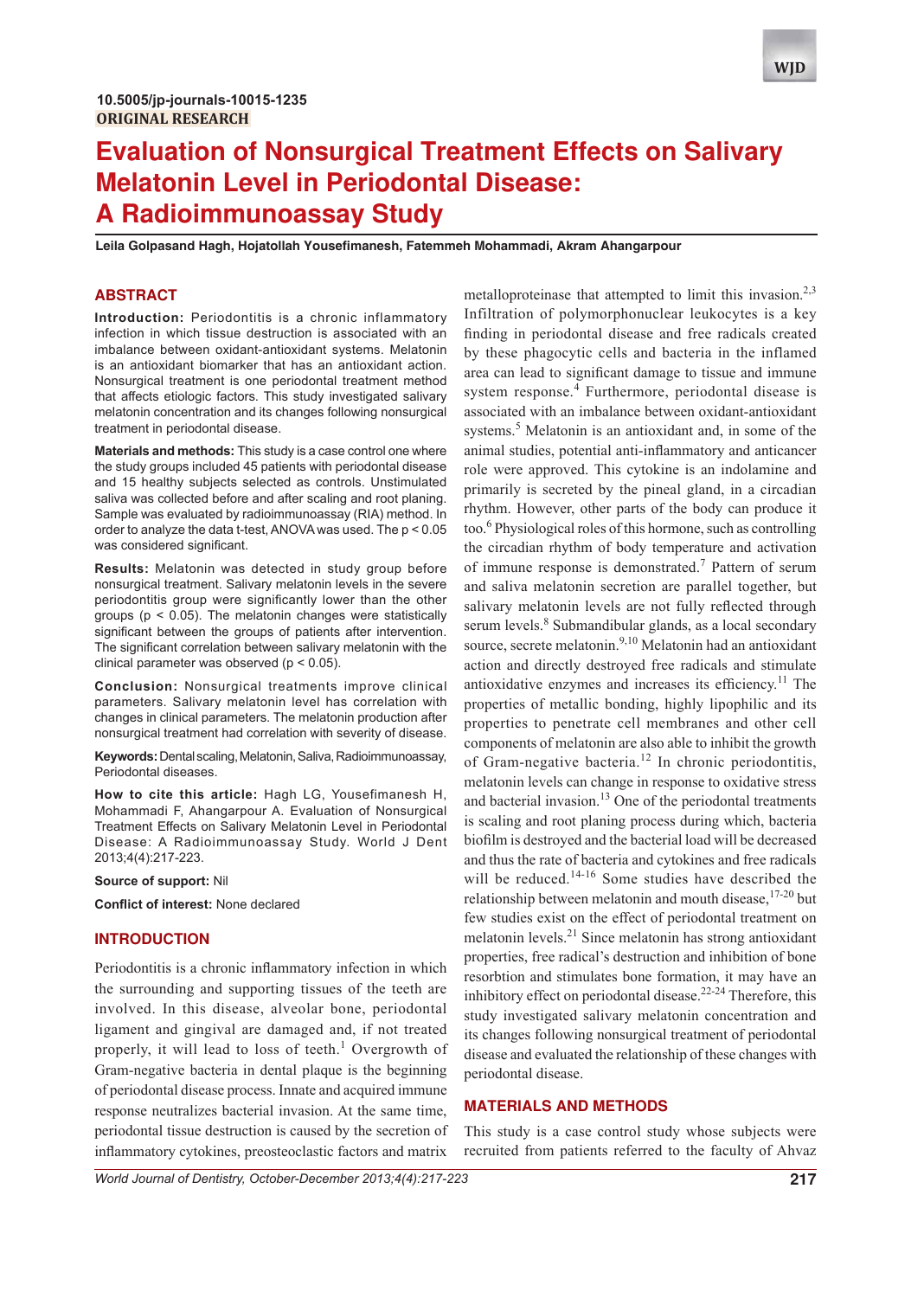Dentistry. The study groups included 15 patients with severe generalized periodontitis (SGP), 15 patients with moderate generalized periodontitis (MGP), 15 patients with gingivitis (G) and 15 healthy subjects selected as controls (C). After completing the consent form, volunteers were enrolled into the study. Patients were matched for age and sex with each other.

## **Patient Selection**

Patients were classified according to the Periodontology Society of America that is described in the following topics.<sup>25</sup>

- Patients had bone loss at more than 30% mouth sites  $\bullet$ and their clinical attachment loss (CAL) was  $\geq$ 5 mm classified as suffering from SGP.
- Patients had bone loss at more than 30% mouth sites and their CAL 3 to 4 mm classified as MGP.
- Patients had inflammation without bone loss classified plaque induce gingivitis.
- $\bullet$ Control group included patients who had no symptoms of bone loss, inflammation and their periodontal probing depth (PPD) was less than 3 mm.

Complete medical and dental history was recorded for all patients. The following criteria were considered as exclusion criteria:

Periodontal treatment or antibiotics within the 3 months later, the presence of any systemic disease, such as diabetes, asthma or cancer, working the night shift, dry mouth, salivary gland disease, having less than 20 teeth, drugs affecting melatonin secretion (e.g. sleep medications or immunosuppressive), full or partial denture, pregnancy, lactation, smoking, acute infection, impaired immune systems, history of radiotherapy or chemotherapy.

CAL, plaque index (PI), bleeding on probing (BOP) and PPD were recorded for each patient. The Williams probe (23 W, Hu-Friedy, Chicago, IL, USA) was used for all measurements.

## **Saliva Collection**

Participants were asked to avoid eating, drinking (except water), chewing gum, brushing and using mouthwash for 90 minutes before the study. We asked them to spit 3 to 4 ml of unstimulated saliva into sterile pipe. In order to study the blind, each tube contained a special code. The tubes transferred to the Department of Physiology were centrifuged for 10 minutes at 300 rpm in order to separate particles. After centrifugation, the upper clear layer (supernatant) was separated by sampler and vacate into the microtube. Samples were put into freezer at a temperature  $of -70$ °C.

All participants received oral hygiene instruction included teeth brushing, and dental floss application before nonsurgical treatment. After collection of saliva, nonsurgical treatment included scaling and root planing was carried out by means of ultrasonic device (Dentin nL90, Esfahan, Farazmehr, Iran). In some patients, treatment was carried out with local anesthesia and hand instrument. The control group had not received any treatment except oral hygiene instruction.

The study groups were asked to come back one month later. After 1 month, clinical parameter registries and unstimulated saliva was collected again. After complete sampling, the frozen samples returned to liquid then salivary melatonin levels by radioimmunoassay (RIA) (melatonin direct radioimmunoassay, Germany, IBL) was measured. To avoid the effects of circadian, rhythm sampling was done between hours 9 and 11 AM.

# **STATISTICAL ANALYSIS**

Collected data were analyzed using SPSS software version 16 (SPSS, Inc, Chicago, IL, USA). The data distribution was evaluated using the Kolmogorov-Smirnov test and had normal distribution ( $p = 0.9$ ). In order to analyze the data t-test, an ANOVA was used.  $p < 0.05$  was considered significant.

# **RESULTS**

The mean age and sex distribution of 60 patients participating in this study is described in Table 1. Analysis results showed that age and gender were not significantly different between groups ( $p = 0.85$ ).

The data analyzed showed that the effect of age and gender on salivary melatonin levels was not significantly different ( $p = 0.95$ ); therefore, the age and gender were not effective on salivary melatonin in all groups.

# **Melatonin Levels Comparison before and** after Treatment

The data analysis showed that pretreatment melatonin level between groups (severe periodontitis, moderate periodontitis, gingivitis and the control group) was detected (Table 2).

Salivary melatonin level in the severe periodontitis group was significantly lower than the other groups. Salivary melatonin level in the moderate periodontitis group was significantly lower than the control and gingivitis groups. Control group had maximum salivary melatonin levels  $(p < 0.05)$ .

After the intervention, ANOVA showed that melatonin was statistically significant between the groups of patients in comparison before intervention ( $p < 0.05$ ).

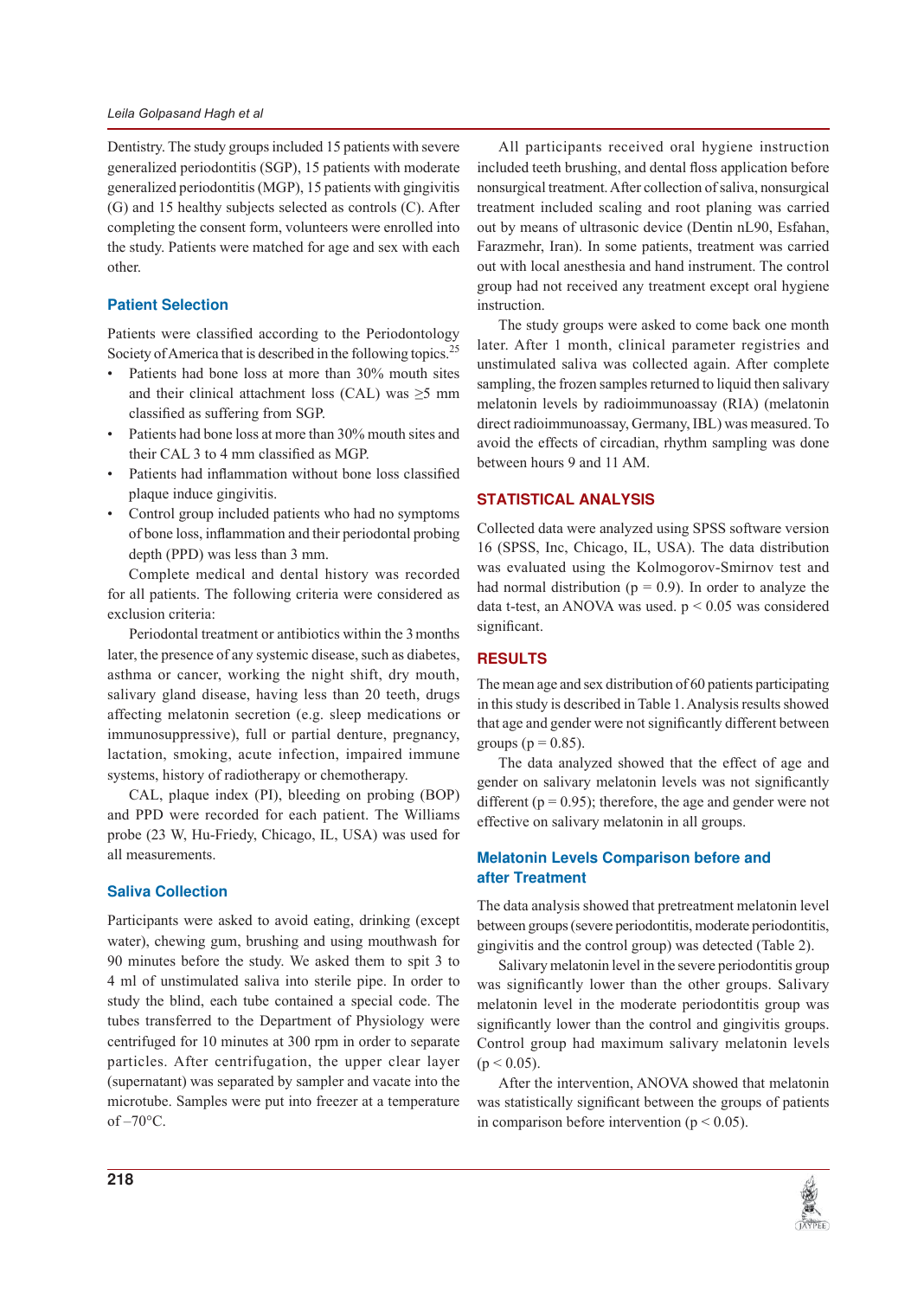| Table 1: Demographic data of case (gingivitis, periodontitis) and control<br>(healthy patients) |               |        |        |  |  |  |
|-------------------------------------------------------------------------------------------------|---------------|--------|--------|--|--|--|
| Group of study                                                                                  | Age mean (SD) | Gender |        |  |  |  |
|                                                                                                 |               | Male   | Female |  |  |  |
| <b>SGP</b>                                                                                      | 32.5(5.05)    | 8      | 7      |  |  |  |
| <b>MGP</b>                                                                                      | 30.61 (5.25)  |        | 8      |  |  |  |
| G                                                                                               | 38.3(5.35)    |        | 8      |  |  |  |
| Control                                                                                         | 36.7 (5.62)   | 8      |        |  |  |  |

SGP: Severe generalized periodontitis; MGP: Moderate generalized periodontitis; G: Gingivitis; SD: Standard deviation

| <b>Table 2:</b> Melatonin levels distribution before and after nonsurgical treatment |              |                              |                |                             |                         |             |         |  |
|--------------------------------------------------------------------------------------|--------------|------------------------------|----------------|-----------------------------|-------------------------|-------------|---------|--|
| <b>Groups</b>                                                                        |              | Before nonsurgical treatment |                | After nonsurgical treatment |                         |             |         |  |
|                                                                                      | Mean (SD)    | Confidence interval 95%      |                | Mean (SD)                   | Confidence interval 95% |             | p-value |  |
|                                                                                      |              | Upper<br>bound               | Lower<br>bound |                             | Upper<br>bound          | Lower bound |         |  |
| <b>SGP</b>                                                                           | 1.504(0.401) | 1.72                         | 1.28           | 2.473(0.34)                 | 2.66                    | 2.28        | < 0.05  |  |
| <b>MGP</b>                                                                           | 2.074(0.255) | 221                          | 1.93           | 3.021(0.129)                | 3.09                    | 2.94        | < 0.05  |  |
| G                                                                                    | 3.222(0.319) | 3.39                         | 3.13           | 3.773 (0.252)               | 3.91                    | 3.63        | < 0.05  |  |
| Control                                                                              | 3.950(0.287) | 3.79                         | 3.11           | 4.0(0.338)                  | 4.18                    | 3.81        | 0.32    |  |

| Table 3: The clinical parameter changes following nonsurgical treatment |                              |                                           |                                   |         |  |
|-------------------------------------------------------------------------|------------------------------|-------------------------------------------|-----------------------------------|---------|--|
| Groups                                                                  | <b>Clinical</b><br>parameter | <b>Before</b><br>nonsurgical<br>treatment | After<br>nonsurgical<br>treatment | p-value |  |
| <b>SGP</b>                                                              | <b>BOP</b>                   | $86.8 \pm 7.39$                           | $14.2 \pm 0.99$                   | < 0.05  |  |
|                                                                         | <b>PPD</b>                   | $5.15 \pm 0.41$                           | $2.8 \pm 0.44$                    | < 0.05  |  |
|                                                                         | PI                           | $94.33 \pm 4.02$                          | $15.93 \pm 5.52$                  | < 0.05  |  |
|                                                                         | CAL                          | $3.57 \pm 0.6$                            | $2.18 \pm 0.47$                   | < 0.05  |  |
| <b>MGP</b>                                                              | <b>BOP</b>                   | $71.4 \pm 6.79$                           | $11.26 \pm 0.59$                  | < 0.05  |  |
|                                                                         | <b>PPD</b>                   | $4 \pm 0.48$                              | $2/26 \pm 0.32$                   | < 0.05  |  |
|                                                                         | PI                           | $75.6 \pm 8.87$                           | $11.26 \pm 3.92$                  | < 0.05  |  |
|                                                                         | CAL                          | $2.14 \pm 0.36$                           | $1.3 \pm 0.17$                    | < 0.05  |  |
| G                                                                       | <b>BOP</b>                   | $59.13 \pm 14.3$                          | $4.4 \pm 0.48$                    | < 0.05  |  |
|                                                                         | <b>PPD</b>                   | $2 \pm 0.4$                               | $1.34 \pm 0.28$                   | < 0.05  |  |
|                                                                         | PI                           | $42.53 \pm 8.47$                          | $8.13 \pm 2.26$                   | < 0.05  |  |
|                                                                         | CAL                          |                                           |                                   |         |  |
| Control                                                                 | <b>BOP</b>                   |                                           |                                   |         |  |
|                                                                         | <b>PPD</b>                   |                                           |                                   |         |  |
|                                                                         | PI                           | $12.86 \pm 5.22$                          | $6.6 \pm 2.32$                    | < 0.05  |  |
|                                                                         | CAL                          |                                           |                                   |         |  |

After the nonsurgical treatment of severe periodontitis, the amount of melatonin was significantly lower than the other groups. Melatonin level in moderate periodontitis as compared to the gingivitis and control group was significantly lower ( $p < 0.05$ ). According to Table 2, the

melatonin level in gingivitis group was not significantly different from the control group ( $p = 0.12$ ).

The nonsurgical treatment significantly increased salivary melatonin levels in severe and moderate periodontitis and gingivitis group ( $p < 0.05$ ). In the control group, significant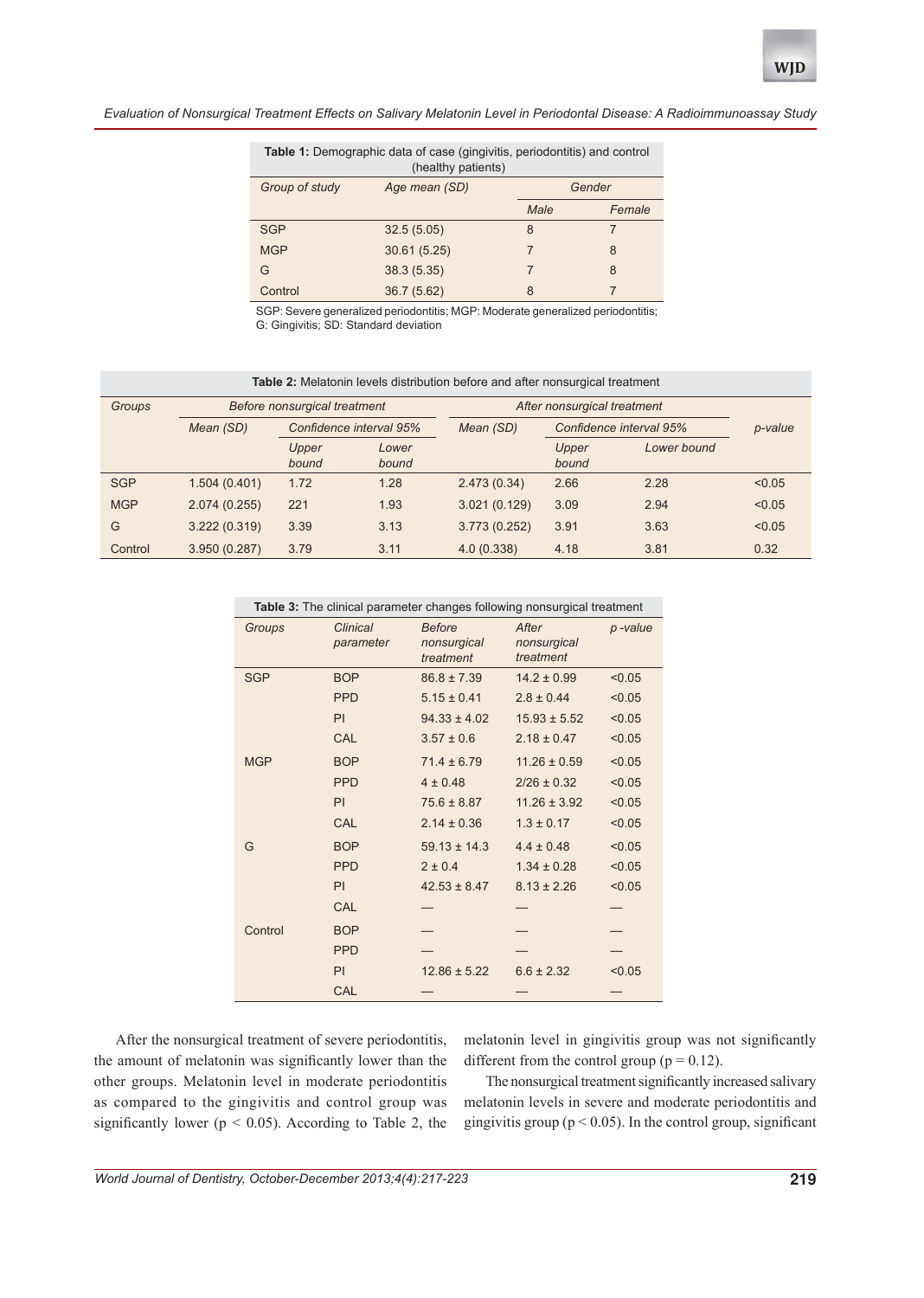

Figs 1A to D: Correlation between clinical parameter and salivary melatonin level: (A) BOP and melatonin correlation, (B) PPD and melatonin correlation, (C) PI and melatonin correlation and (D) CAL and melatonin correlation

changes in melatonin levels were not observed during the study ( $p = 0.32$ ).

## **Clinical Parameter Comparison**

#### **Bleeding on Probing**

Before nonsurgical treatment, the mean BOP in severe periodontitis group, moderate periodontitis and gingivitis was 86.8, 71.40, 59.13% respectively (Table 3).

BOP values showed significant difference between the study groups before and after nonsurgical treatment. In other words, nonsurgical treatment causes significant reduction in the rate of BOP in study groups ( $p < 0.05$ ).

Direct relationship was observed between disease severity and changes in BOP. When disease severity was much greater, more changes occurred after nonsurgical treatment.

## **Periodontal Probing Depth**

According to Table 3, the average PPD before nonsurgical treatment in severe periodontitis, moderate periodontitis and gingivitis was 5.15, 4.0, 2 mm respectively. ANOVA showed a significant difference between the groups and average PPD after nonsurgical treatment in the study group showed a significant decrease ( $p < 0.05$ ).

#### Plaque Index

Pretreatment PI in severe periodontitis, moderate periodontitis, gingivitis and control was 94.33, 75.60, 42.53 and 5.22 respectively. Nonsurgical treatment causes significant reduction in the PI at study groups ( $p < 0.05$ ). Table 3 showed that the difference between groups is statistically significant and has a direct relationship with the severity of disease ( $p < 0.05$ ).

## **Clinical Attachment Loss**

Before treatment, the mean CAL in severe and moderate periodontitis was 3.57, 2.14 respectively. According to Table 3, the CAL after nonsurgical treatment significantly reduced in the treatment group ( $p < 0.05$ ).

## Salivary Melatonin Levels and Clinical Parameters **Comparison after Treatment**

This study shows that the clinical parameters had negative correlation with melatonin level. After nonsurgical treatment,

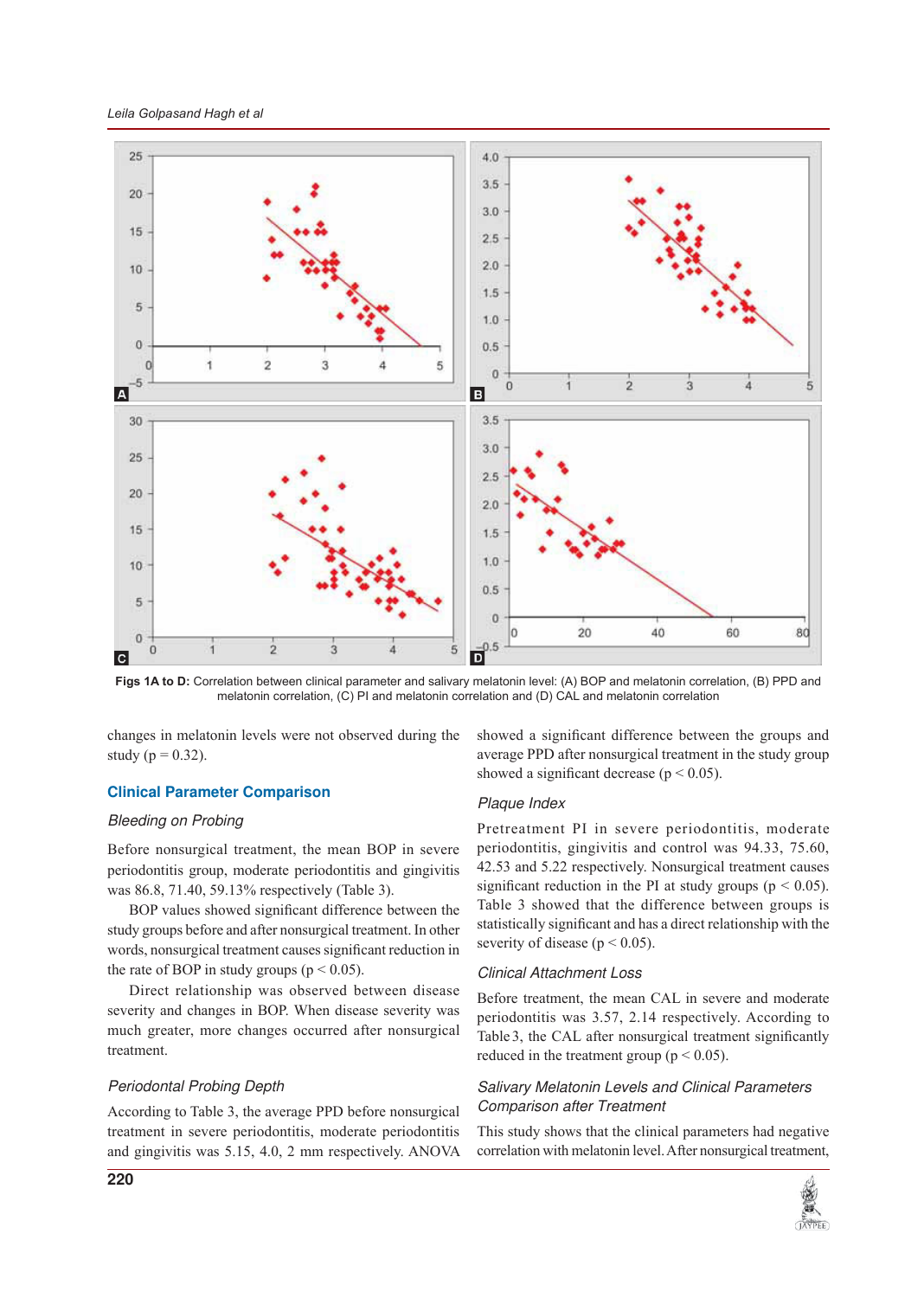the clinical parameter will be better (numerical reduction) and vice versa melatonin levels rise. Therefore, clinical improvement after nonsurgical treatment will increase melatonin levels (Figs 1A to D).

## **DISCUSSION**

In this study, salivary melatonin levels before and after nonsurgical treatment of periodontal disease were compared with each other. It was found that melatonin level in periodontal patients decreased and, following nonsurgical treatment, its rate increases. Melatonin changes after nonsurgical treatment in periodontal group occurred more than the control group.

Evaluation of clinical parameters showed that nonsurgical treatment was able to improve these indicators and the BOP, CAL, PPD, PI decreased dramatically.

Saliva samples were used in our study because patient and clinician were comfortable. In previous studies, it has been stated that the saliva sampling method is relatively practical and reliable in clinical studies and will not be harmful to patients.<sup>26</sup> Chronic periodontitis is the most common periodontal disease and one of etiologies is the impaired balance between oxidant and antioxidant system.<sup>14</sup> The melatonin is one of the biomarkers and has antioxidant and antifree radical effects.<sup>27</sup> The study results showed that salivary melatonin level changes were inversely related to disease severity. This means that the secretion of these hormones can reduce in the periodontal destruction. Our study results are consistent with previous studies that had been conducted by Cutando et al. They indicated two roles for melatonin in their study:

- a. Eliminate free radicals and act as an antioxidant (such as vitamin  $C$ , E and coenzyme  $Q$ )
- b. Effect of melatonin cell protection in inflammatory conditions.

In this study, among periodontal indices, community periodontal index (CPI) was used. The results of this study showed that melatonin reduced from the CPI1 to CPI2 and this finding is consistent with a recent study. The level of the melatonin increased from CPI3 to CPI4, which is contrary to our study. $28$  The main reason for the controversies between studies is that in CPI index, PPD is evaluated instead of using the CAL. Increased PPD can also occur due to false pocket (gingival enlargement) or gingival abscess.<sup>29</sup> Spread of disease in a mouth can also be due to factor, such as diabetes often associated with abscess, which was not controlled in this study.<sup>30</sup> These changes wrongly explain extent and increase in CPI, while the severity of the disease may be as gingivitis. This tissue changes could disrupt the interpretation of the results. The increased levels

of melatonin from CPI3 to CPI4 could be due to changes in periodontal pockets without spreading disease.

In the Srinath et al study, it was concluded that GCF and plasma melatonin levels in chronic periodontitis decrease compared with gingivitis and control patients that are consistent to our study.<sup>31</sup> These studies showed that melatonin level reduced in direct proportion to the severity of the disease and confirmed the decrease protective role of melatonin in periodontitis and severe periodontal disease.

Like our study, Bertti et al also concluded that individuals with chronic periodontitis and aggressive had lower salivary melatonin levels compared with control patients. Hormone levels in saliva were increased after nonsurgical treatment, but did not reach the levels of control subjects.<sup>21</sup> Following nonsurgical treatment, the volume of locally destructive factors may remain in the periodontal pockets that delay improvement of microscopic feature. This reason may be due to this aspect that clinical changes are seen earlier than microscopic changes.<sup>32</sup>

According to the present study, the nonsurgical treatment affects salivary melatonin levels and increase up to 50% levels of the hormone in patients with severe periodontitis and moderate periodontitis. Following nonsurgical treatment, the periodontal lesion has not been fully resolved and for complete treatment, we may need to perform surgical approach for osseous defect correction and facilitate patient plaque control. The melatonin levels in patients with gingivitis, increased approximately 15% to levels very close to those in healthy subjects.

In Bertti et al study, clinical parameters include PPD, CAL, BOP were evaluated before and after nonsurgical treatment. In addition, our recent study evaluated changes in the PI.

PPD changes, following nonsurgical treatment, are not due to establishment of new attachment but this is due to readaptation of junctional epithelium at the bottom of periodontal pocket. Following resolve of inflammation at the junctional epithelium, PPD decreases. Sites that bleed on probing tend to have significantly more inflammation than nonbleeding sites.<sup>33</sup> BOP reducing also can be seen after nonsurgical treatment that showed reduced inflammation and increased resistance to tissues penetration of periodontal probe. However, studies have shown that epithelial adaptation could be resisted as true connective tissue adhesive against diseases. The absence of BOP has been shown to be a marker of tissue health.<sup>34</sup> Different method may be the controversy reason, because we used RIA and other study used enzymelinked immunosorbent assay (ELISA) method that had low sensitivity than RIA.

World Journal of Dentistry, October-December 2013;4(4):217-223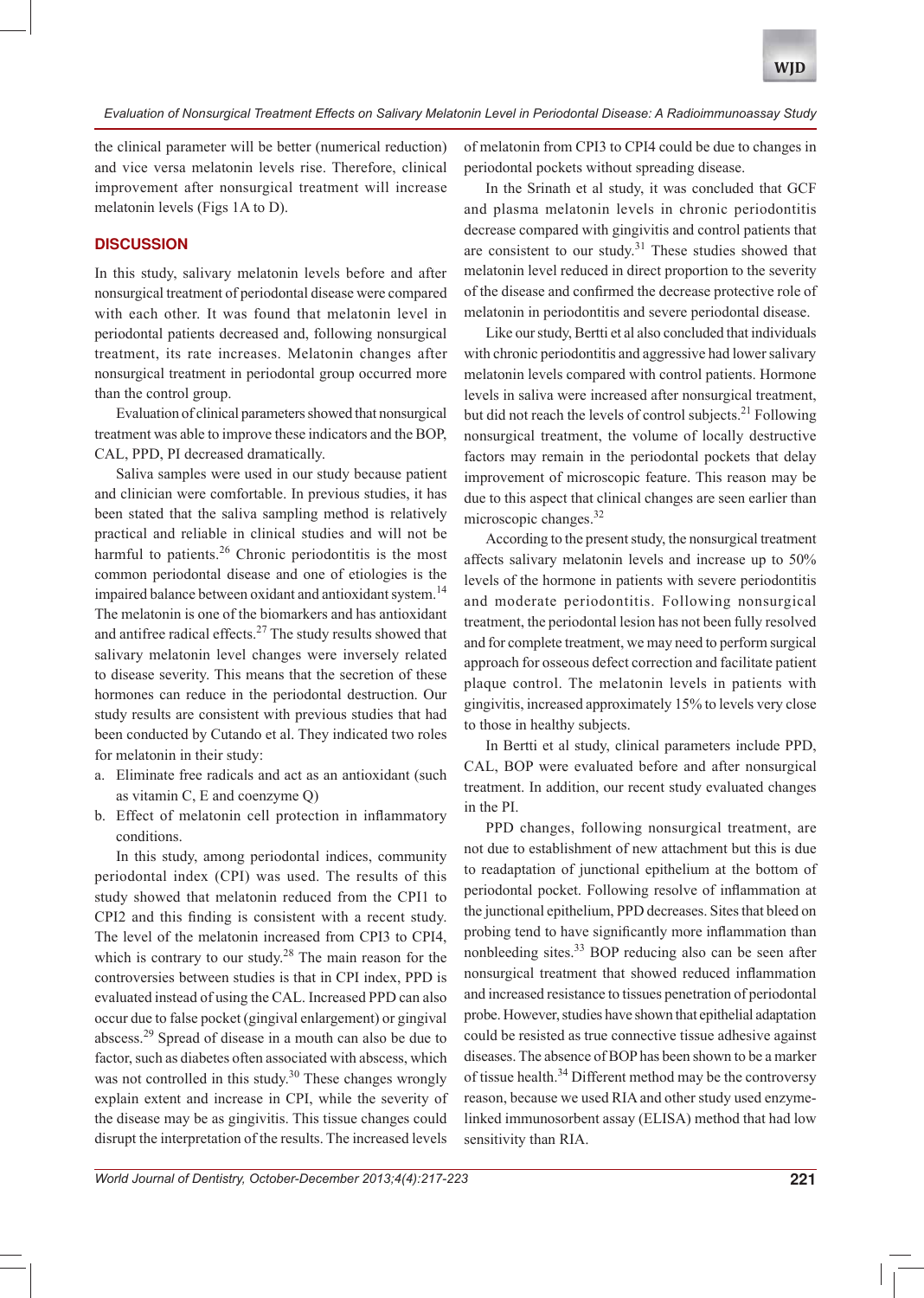#### Leila Golpasand Hagh et al

The significant correlation between salivary melatonin with the clinical parameter emphasizes its protective role in oral cavity. Nonsurgical treatment creates useful changes in periodontal pocket and its ecosystem. These changes opened the way for protective factors including melatonin, whose beneficial role was seen in this study.

## **ACKNOWLEDGMENTS**

Ahvaz Jundishapur University of Medical Sciences provided financial support for this study. All of the authors wish to thank the Research and Ethic Committee of Ahvaz Jundishapur University.

#### **REFERENCES**

- 1. Arendt J. Melatonin: characteristics, concerns, and prospects. J Biol Rhythms 2005;20(4):291-303.
- $\mathcal{L}$ Brook I. Microbiology and management of periodontal infections. Gen Dent 2003;51:424-428.
- 3. Holtfreter B, Kocher T, Hoffmann T, Desvarieux M, Micheelis W. Prevalence of periodontal disease and treatment demands based on a German dental survey (DMS IV). J Clin Periodontol 2010;37(3):211-219.
- 4. Nakajima T, Honda T, Domon H, Okui T, Kajita K, Ito H, et al. Periodontitis-associated up-regulation of systemic inflammatory mediator level may increase the risk of coronary heart disease. J Periodontal Res 2010;45(1):116-122.
- $5<sub>1</sub>$ Choi EY, Jin JY, Lee JY, Choi JI, Choi IS, Kim SJ. Melatonin inhibits Prevotella intermedia lipopolysaccharide-induced production of nitric oxide and interleukin-6 in murine macrophages by suppressing NF-kappa B and STAT1 activity. J Pineal Res 2011;50(2):197-206.
- 6. Blask DE, Brainard GC, Dauchy RT, Hanifin JP, Davidson LK, Krause JA, et al. Melatonin-depleted blood from premenopausal women exposed to light at night stimulates growth of human breast cancer xenografts in nude rats. Cancer Res 2005;65(23):11174-11184.
- 7. Kumasaka S, Shimozuma M, Kawamoto T, Mishima K, Tokuyama R, Kamiya Y, et al. Possible involvement of melatonin in tooth development: expression of melatonin 1a receptor in human and mouse tooth germs. Histochem Cell Biol 2010;133(5):577-584.
- 8. Laakso ML, Porkka-Heiskanen T, Alila A, Stenberg D, Johansson G. Correlation between salivary and serum melatonin: dependence on serum melatonin levels. J Pineal Res 1990:9(1):39-50.
- 9. Cutando A, Aneiros-Fernandez J, Lopez-Valverde A, Arias-Santiago S, Aneiros-Cachaza J, Reiter RJ. A new perspective in oral health: potential importance and actions of melatonin receptors MT1, MT2, MT3, and RZR/ROR in the oral cavity. Arch Oral Biol 2011;56(10):944-950.
- 10. Shimozuma M, Tokuyama R, Tatehara S, Umeki H, Ide S, Mishima K, et al. Expression and cellular localizaion of melatonin-synthesizing enzymes in rat and human salivary glands. Histochem Cell Biol 2011;135(4):389-396.
- 11. Reiter RJ, Tan DX, Mayo JC, Sainz RM, Leon J, Czarnocki Z. Melatonin as an antioxidant: biochemical mechanisms and pathophysiological implications in humans. Acta Biochim Pol 2003;50(4):1129-1146.
- 12. Hardeland R, Poeggeler B, Srinivasan V, Trakht I, Pandi-Perumal SR, Cardinali DP. Melatonergic drugs in clinical practice. Arzneimittelforschung 2008;58(1):1-10.
- 13. Tekbas OF, Ogur R, Korkmaz A, Kilic A, Reiter RJ. Melatonin as an antibiotic: new insights into the actions of this ubiquitous molecule. J Pineal Res 2008;44(2):222-226.
- $14$ Yousefimanesh H, Robati M, Kadkhodazadeh M, Molla R. A comparison of magnetostrictive and piezoelectric ultrasonic scaling devices: an in vitro study. J Periodontal Implant Sci 2012:42(6):243-247.
- 15. Duarte PM, da Rocha M, Sampaio E, Mestnik MJ, Feres M, Figueiredo LC, et al. Serum levels of cytokines in subjects with generalized chronic and aggressive periodontitis before and after non-surgical periodontal therapy: a pilot study. J Periodontol 2010;81(7):1056-1063.
- 16. Kim SC, Kim OS, Kim OJ, Kim YJ, Chung HJ. Antioxidant profile of whole saliva after scaling and root planing in periodontal disease. J Periodontal Implant Sci 2010;40(4): 164-171
- 17. Deacon S, Arendt J. Posture influences melatonin concentrations in plasma and saliva in humans. Neurosci Lett 1994;167: 191-194
- 18. Roth JA, Kim BG, Lin WL, Cho MI. Melatonin promotes osteoblast differentiation and bone formation. J Biol Chem 1999:274:22041-22047.
- Cutando A, Gomez-Moreno G, Arana C, Acuna-Castroviejo 19. D, Reiter R. Melatonin: potential function in the oral cavity . J Periodontol 2007;78(6):1094-1102.
- 20. Czesnikiewicz-Guzik M, Konturek SJ, Loster B, Wisniewska G, Majewski S. Melatonin and its role in oxidative stress related diseases of oral cavity. J Physiol Pharmacol 2007;58(3):5-19.
- 21. Bertl K, Schoiber A, Haririan H, Laky M, Steiner I, Rausch WD, et al. Non-surgical periodontal therapy influences salivary melatonin levels. Clin Oral Investig 2012;31:1-7.
- 22. Koyama H, Hakade O, Takada Y, Kaku T, Lau KH. Melatonin at pharmacologic doses increases bone mass by suppressing resorption through down-regulation of the RANKL-mediated osteoclast formation and activation. J Bone Miner Res 2002;17(7):1219-1229
- 23. Nakade O, Koyama H, Ariji H, Yajima A, Kaku T. Melatonin stimulates proliferation and type I collagen synthesis in human bone cells in vitro. J Pineal Res 1999;27(2):106-110.
- $24$ Van Someren E, Nagtegaal E. Improving melatonin circadian phase estimates. Sleep Med 2007;8:590-601.
- 25. Armitage GC. Development of a classification system for periodontal diseases and conditions. Ann Periodontol 1999;4(1):1-6.
- 26. Benloucif S, Burgess HJ, Klerman EB, Lewy AJ, Middleton B, Murphy PJ, Barbara L. Measuring melatonin in humans. J Clin Sleep Med 2008;4(1):66-69.
- Travis RC, Allen DS, Fentiman IS, Key TJ. Melatonin and breast 27. cancer: a prospective study. J Natl Cancer Inst 2004;96:475-482.
- Cutando A, Galindo P, Gómez-Moreno G, Arana C, Bolaños 28. J, Acuña-Castroviejo D, et al. Relationship between salivary melatonin and severity of periodontal disease. J Periodontol 2006;77(9):1533-1538.
- 29. Greenstein G, Lamster I. Changing periodontal paradigms: therapeutic implications. Int J Periodont Restor Dent 2000;20: 336-357
- 30. Ueta, E, Osaki T, Yoneda K, Yamamoto T. Prevalence of diabetes mellitus in odontogenic infections and oral candidiasis: an analysis of neutrophil suppression. J Oral Pathol Med 1993;22: 168-174.
- 31. Srinath R, Achary AB, Thakur SL. Salivary and gingival crevicular fluid melatonin in periodontal health and disease. J Periodontal Res 2010;81(2):277-283.
- 32. Adriaens PA, Adriaens LM. Effects of nonsurgical periodontal therapy on hard and soft tissues. Periodontology 2000 2004;36(1):121-145.